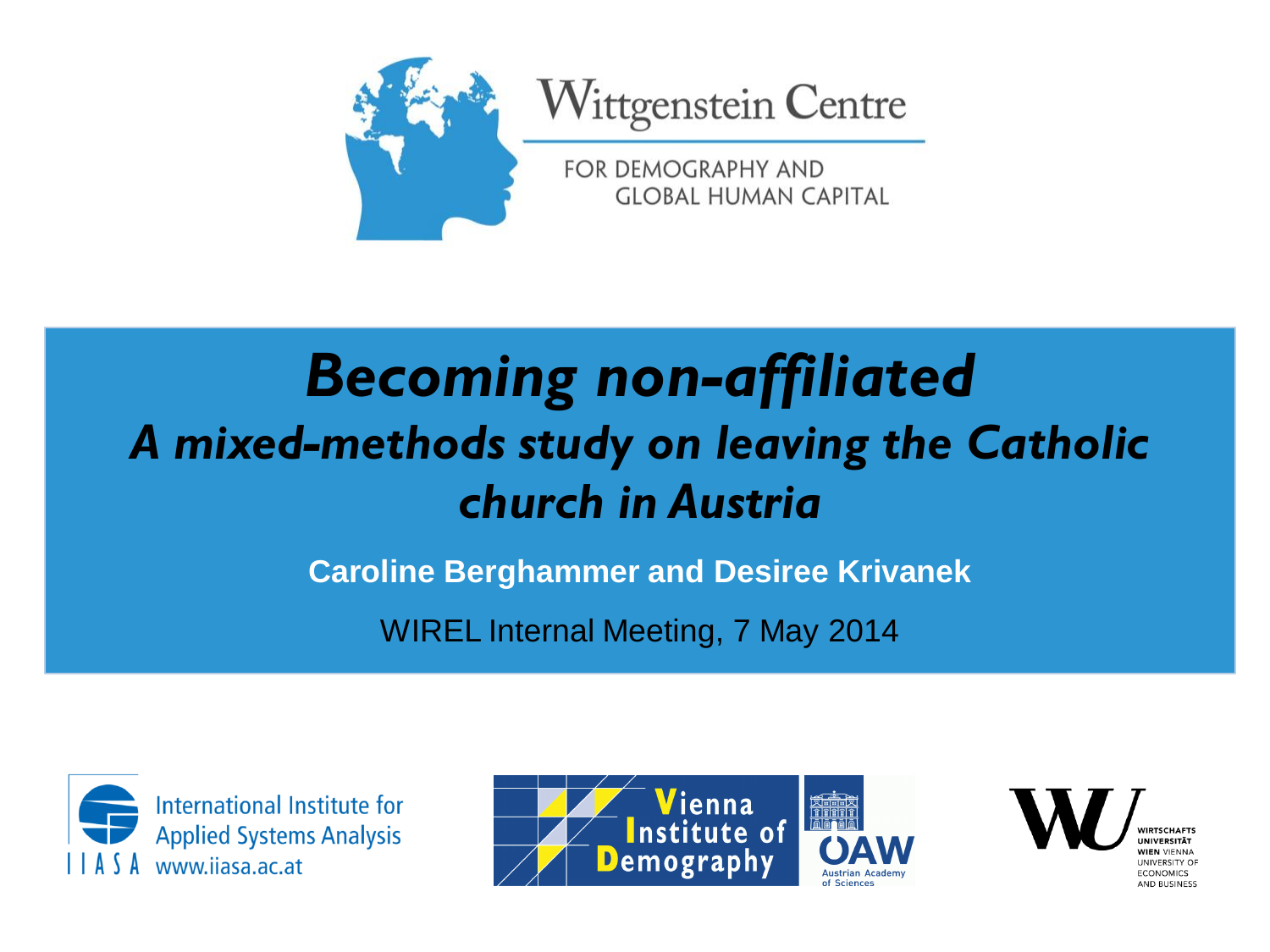## **Structure**

*... as in the draft version we sent around*

(1) Introduction

(2) Leaving the church: theoretical framework and empirical findings

(3) The Catholic church in Austria

(4) Data and methods

(5) Results

- Qualitative results: process of leaving the Catholic church
- Quantitative results: determinants of leaving the Catholic church
- (6) Summary and conclusion



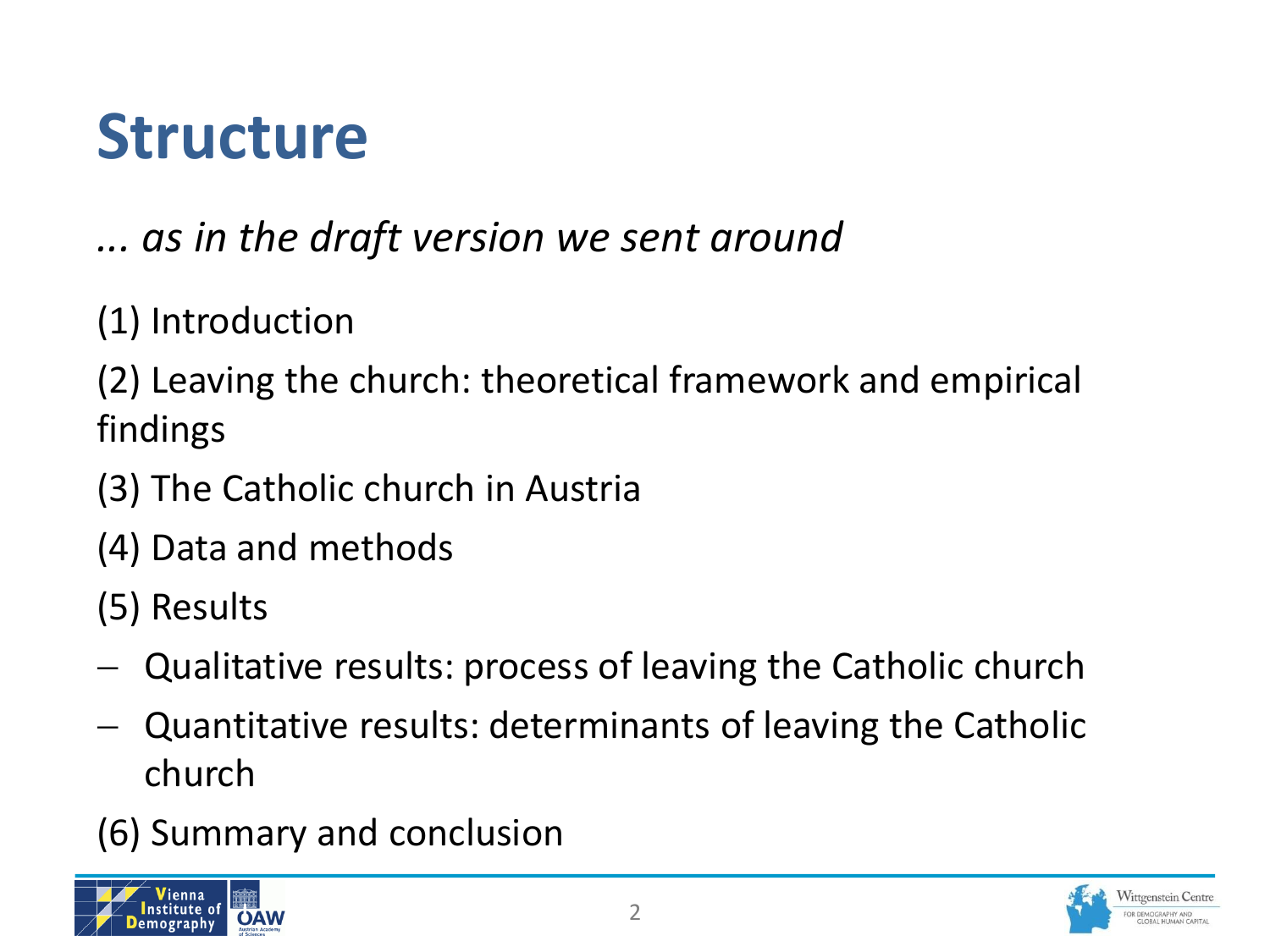# **(1) Introduction**

Aim: to understand the reasons why Catholics drop out of church as well as the timing of this exit from a life-course perspective

#### Background

- 1.5 million Catholics left the church in the last 50 years in Austria (1960-2010)
- Leaving the church to become non-affiliated is the main driver of change in the share of Catholics (and neither religion-specific migration nor fertility) (Goujon et al. 2007)



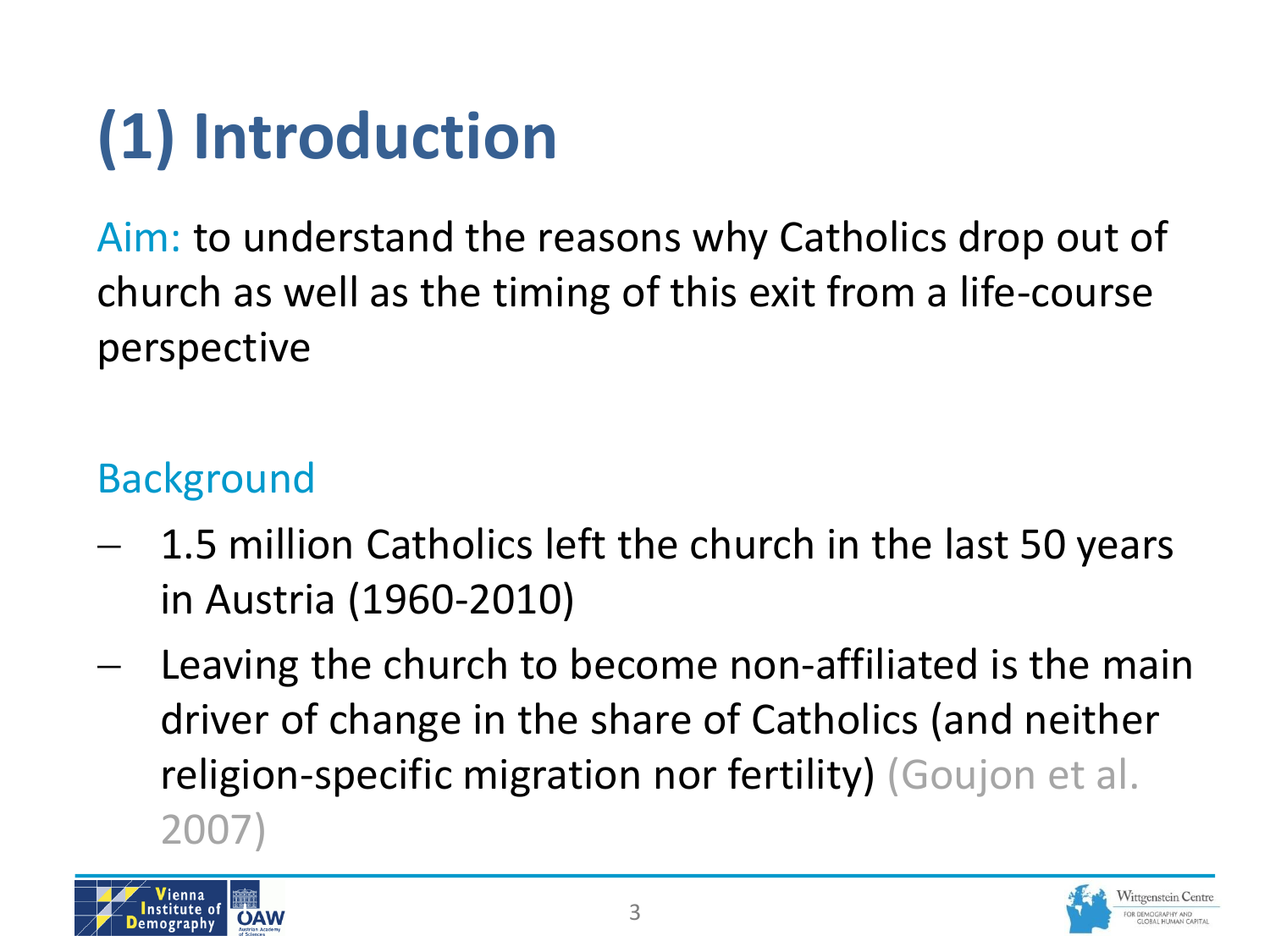#### Church tax

- Members are obliged to pay church tax of approx. 1%
- Thus, the definition of (not) belonging is more clear-cut than in most other countries, the point in time when someone left is known (from age  $14$ )  $\rightarrow$  advantageous!

With our study ... we aim to contribute to an understanding of declining church membership that has been observed across large parts of the Western world

#### Research design

- We situate leaving the church in a life-course context
- We combine qualitative and quantitative methods



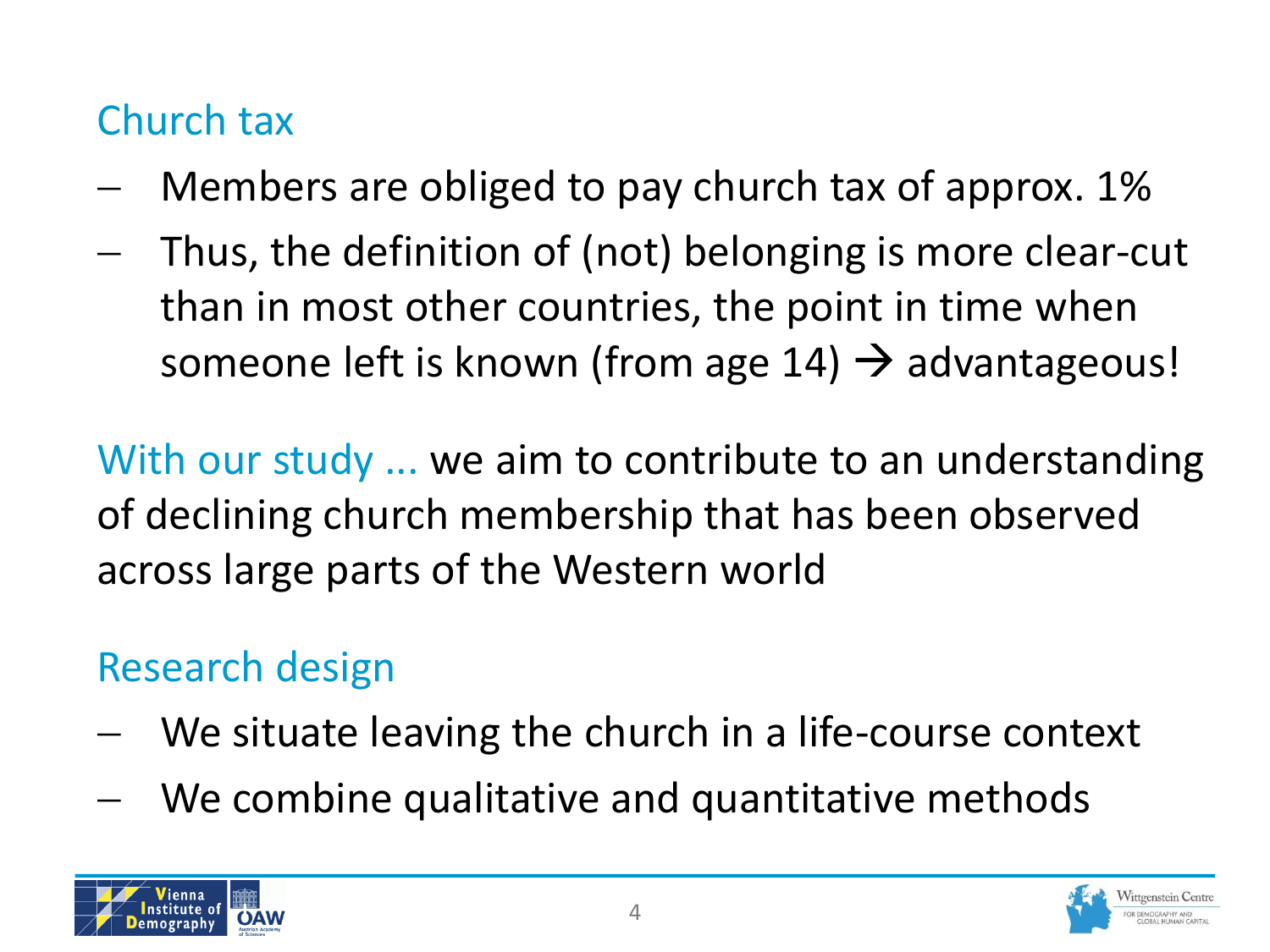# **(2) Leaving the church: theoretical framework and empirical findings**

- "Classic" secularisation theory

### **Empirical studies on leaving the church:**

- Dutch studies based on event-history analysis: determinants (Need and de Graaf 1996; Te Grotenhuis & Scheepers 2001)
- German study on a cohort of high-school students: role of church tax (Birkelbach 1999)
- Qualitative study from Germany: six trajectories of leaving the church (Ebertz et al. 2012)
- Austrian survey: irritations and gratifications (Zulehner 2011)



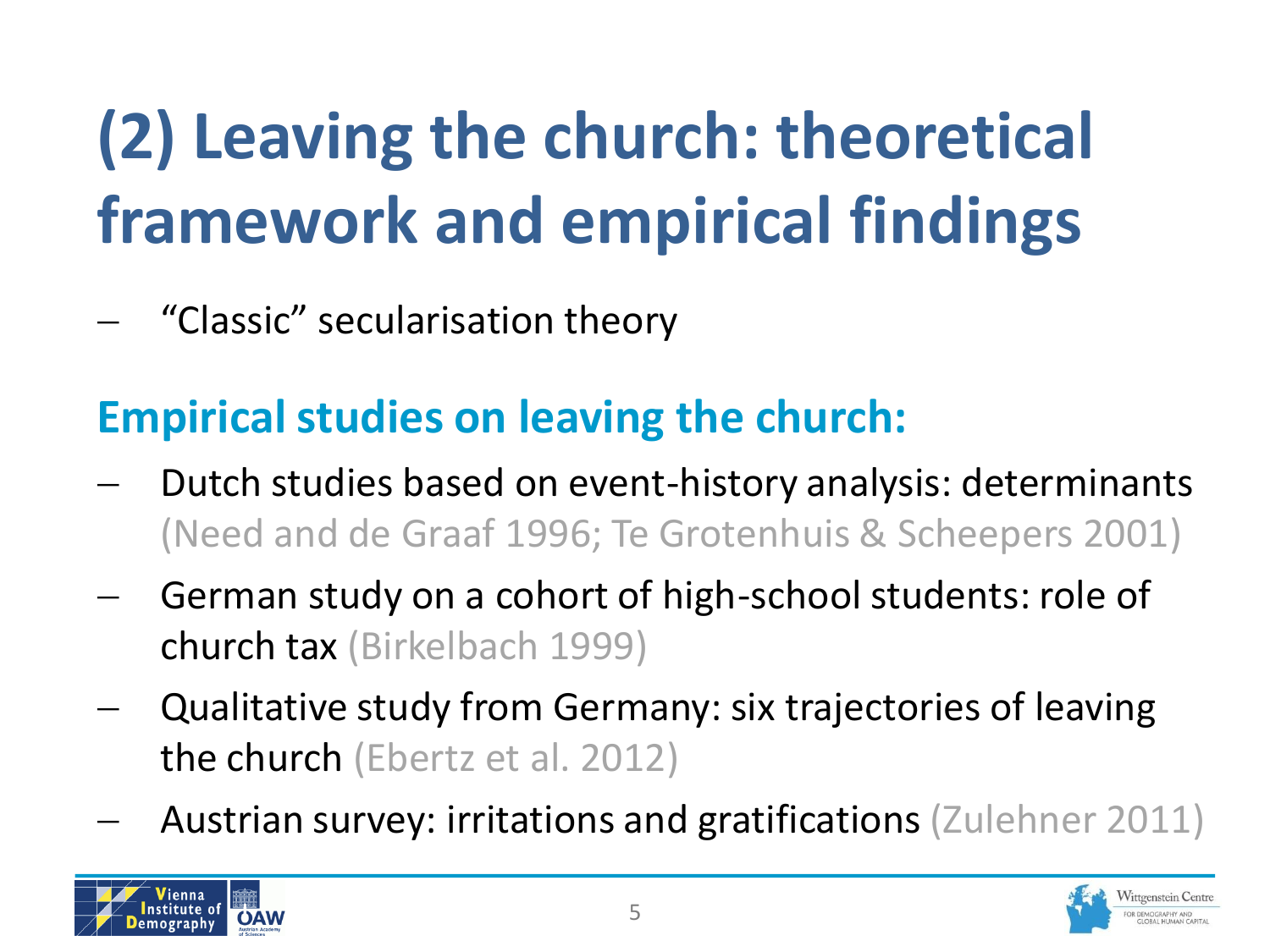#### **Two further strands of research inform our analysis:**

- **Studies on age and cohort effects:** religious decline seems to be concentrated in young adulthood – less so for church membership (Te Grotenhuis & Scheepers 2001; McClendon & Hackett 2012)
- **Definition of religious belonging:** faithful and nominalist members (Voas and Day 2007), national culture is very influential for whether someone indicates (not) to belong to a church (Knippenberg 1998; Hout and Fischer 2002)



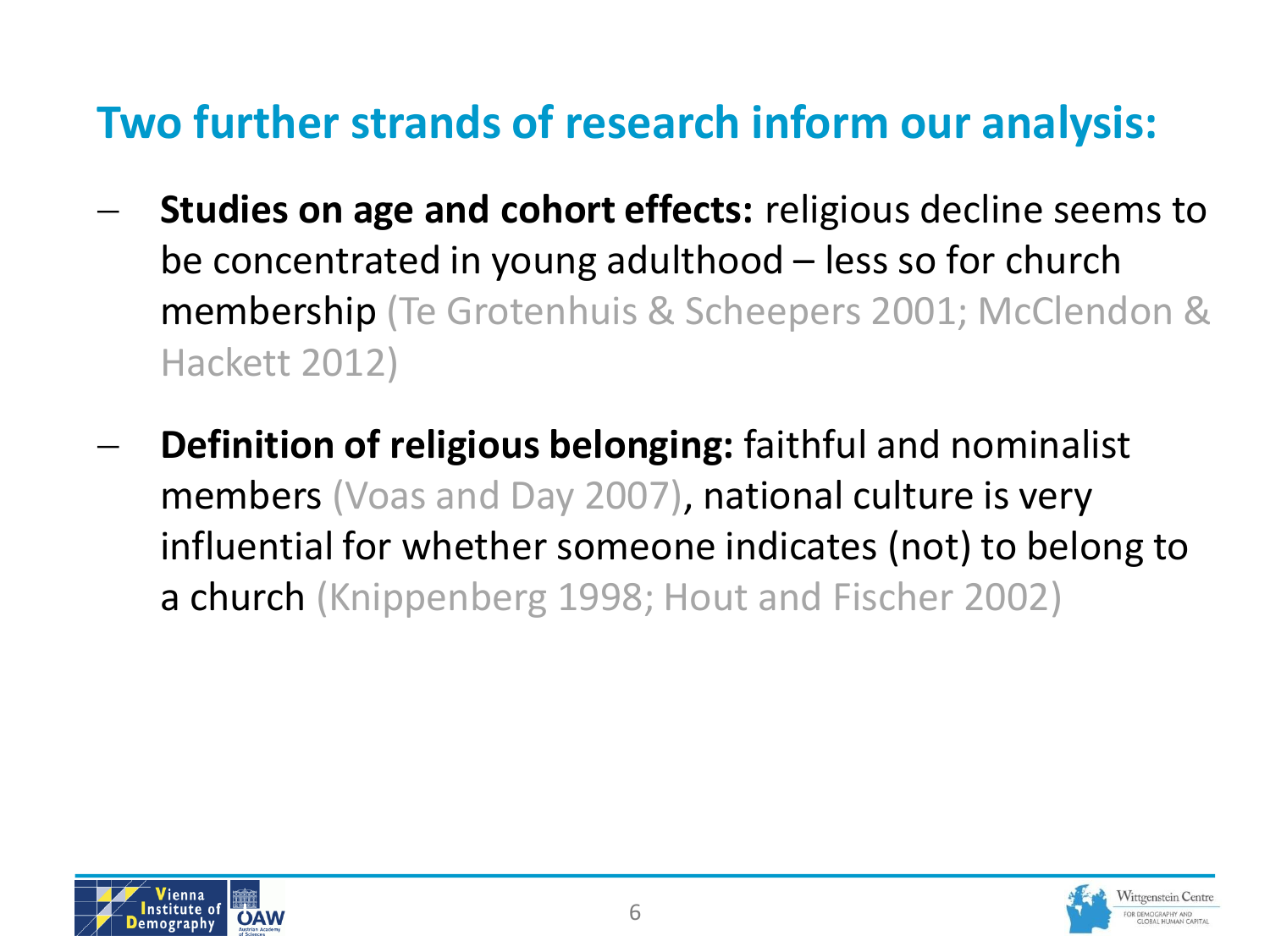#### **What's missing and what's our contribution?**

- **More comprehensive explanation than previous studies:**  the panel structure of our data enables us to test a larger set of explanatory factors (than research that relied on retrospective information)
- **Model specification is theoretically grounded:** we base it on a qualitative model that we developed beforehand
- **Assess the relative strength of different factors:** differently from qualitative and non-representative quantitative studies



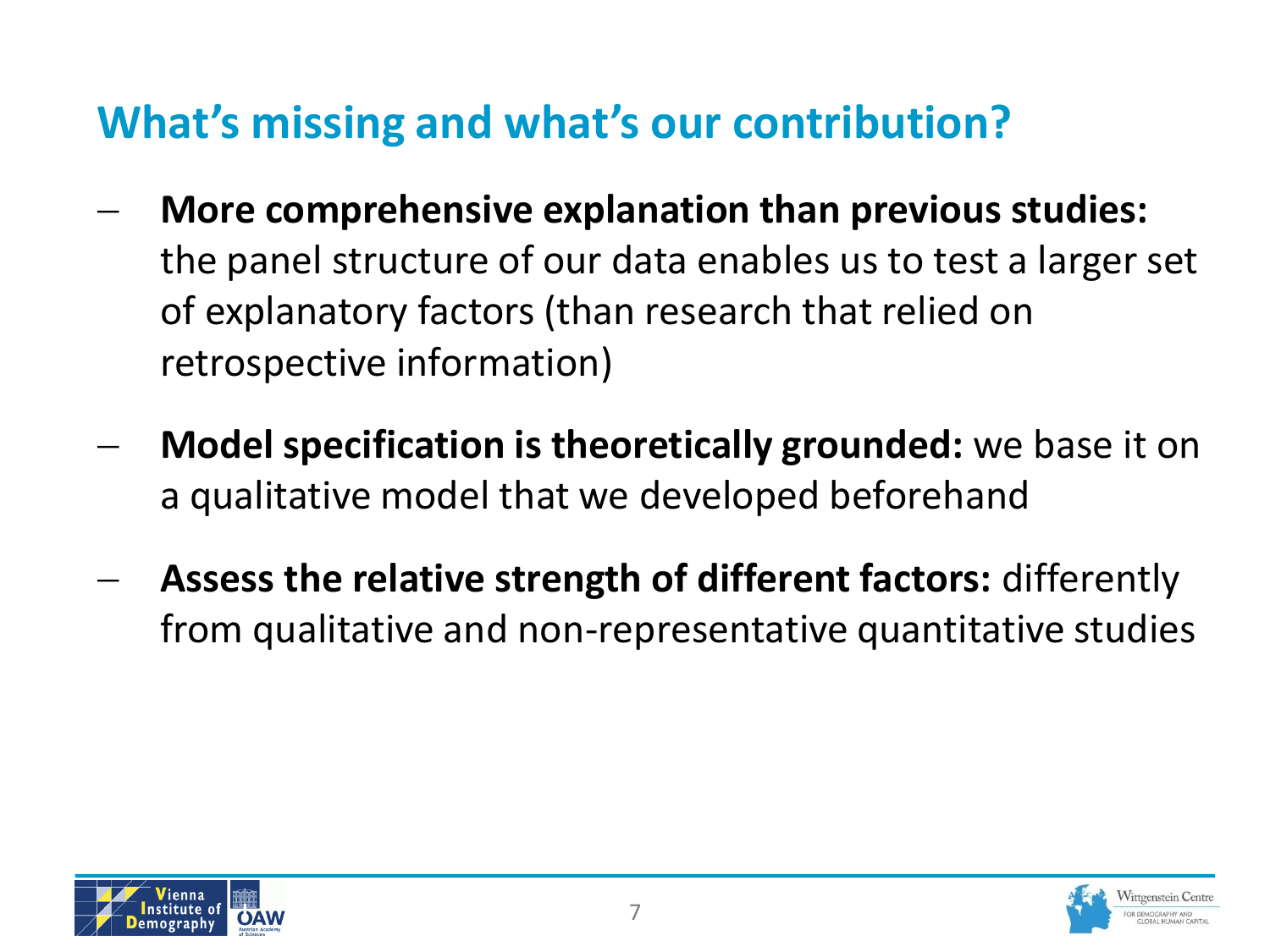## **(3) The Catholic church in Austria**

- Religious diversity increased, in particular in Vienna
- Large gap between regular practice and passage rites: 8% of the Austrian population attend church on Sundays, 60-70% use baptism, first communion, confirmation and a religious funeral
- Rate of leaving church high since 1980s with spikes





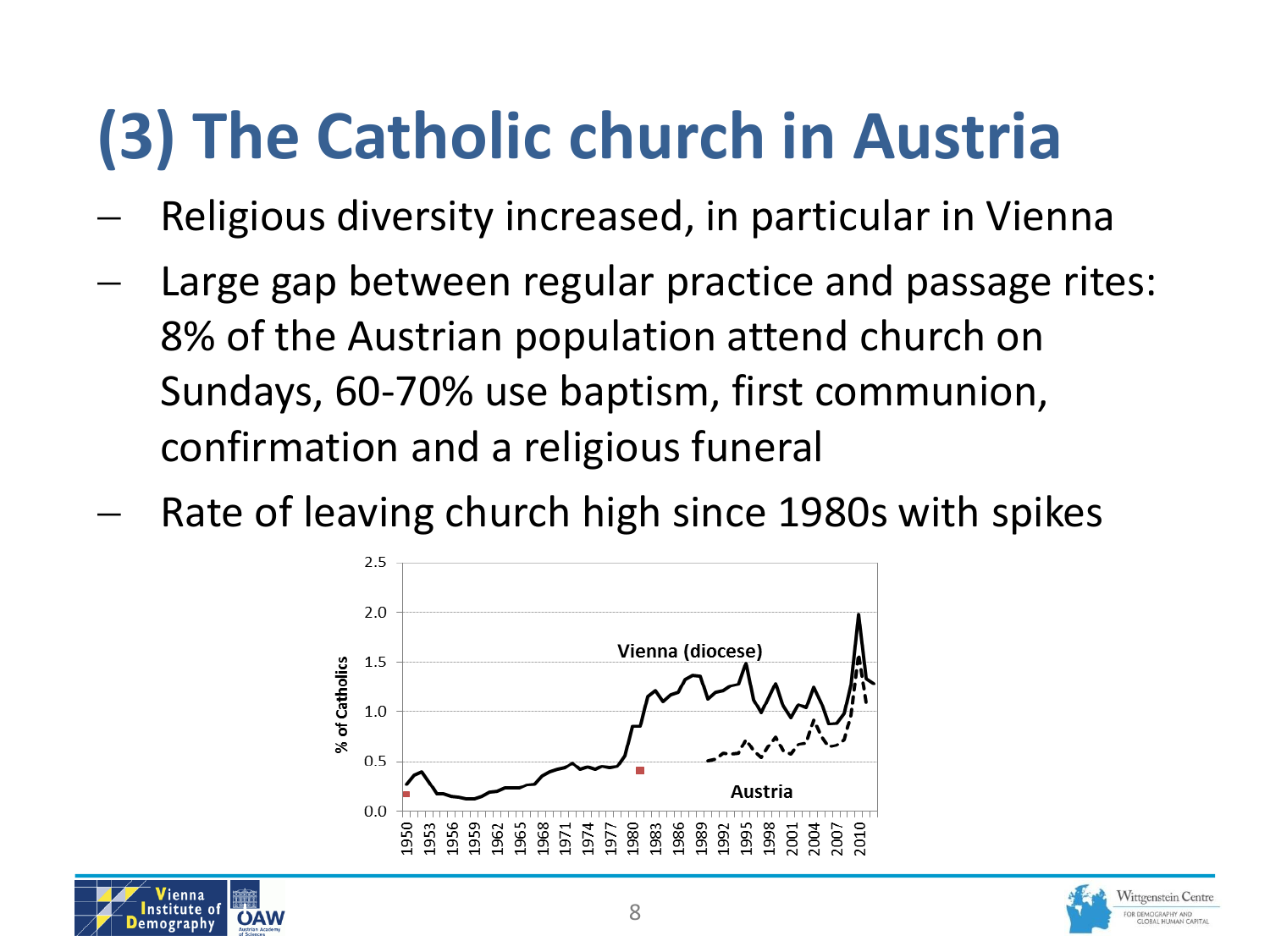## **(4) Data and methods**

- Mixed methods: qualitative, followed by quantitative
- **19 episodic interviews** with former Catholics
- Analysed using Grounded Theory to develop a model
- **Austrian Generations and Gender Surveys** 2008/09 and 2012/13 (panel)
- Respondents who were Catholic in the first wave and either Catholic or non-affiliated in the second: n=2,838 of which 188 persons (6.6%) left
- Logistic regression model



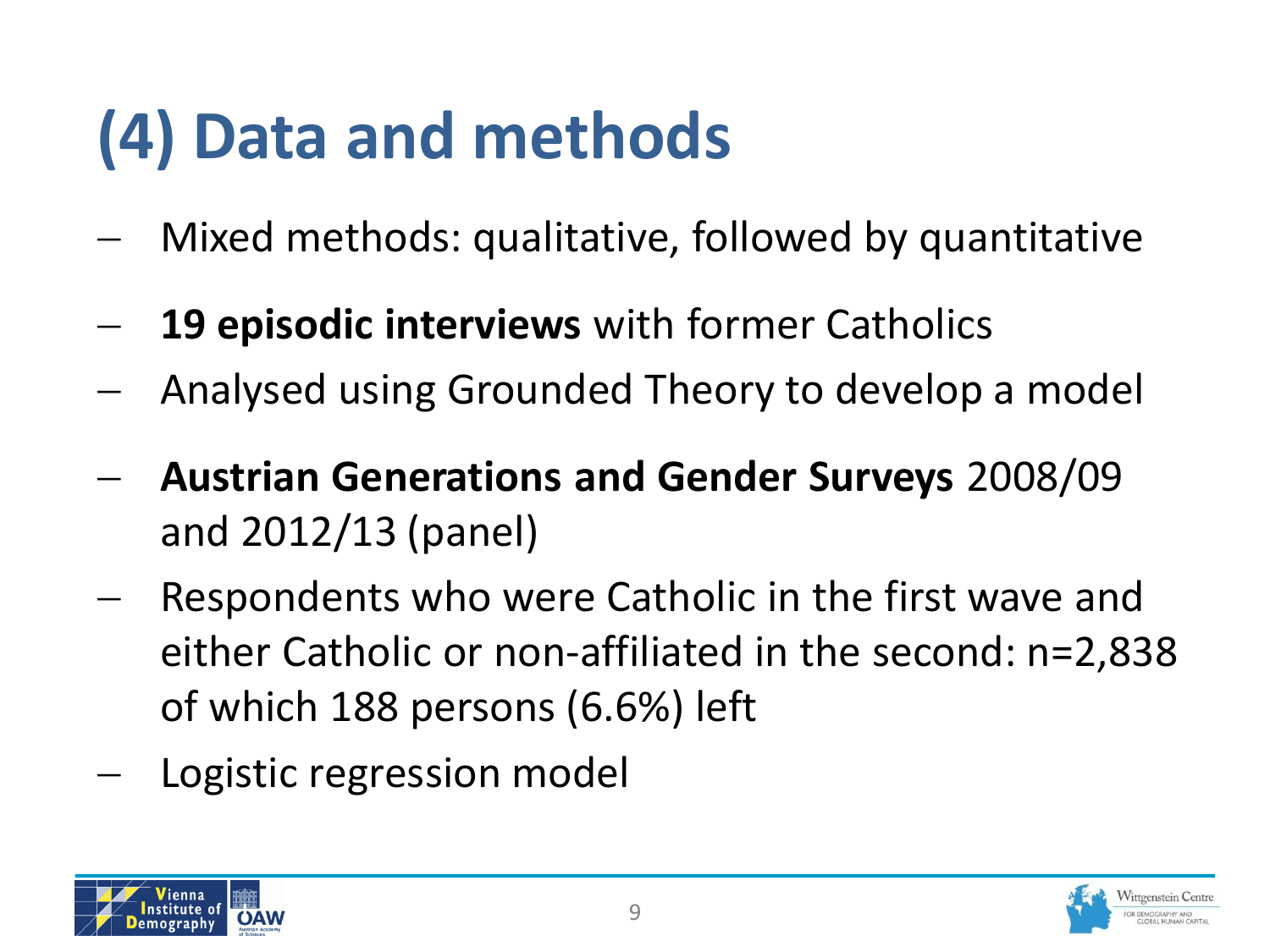#### **Measurement of independent variables (at wave 1):**

- **Religious socialisation:** Importance of religion in the parental home (1-3 not important, 4-5 important)
- **Religiosity:** self-assessed religiosity (1-4 low, 5-7 medium, 8-11 high)
- **Church attendance:** times per year (0 never, 1-11 yearly, 12+ monthly)
- **Passage rites:** importance of church wedding and funeral; count of very important, i.e. 4-5 on a 5-point scale; 0-1 not important, 2 important
- **Ethic:** nine family related attitudes; count of items with traditional answers, i.e. 4-5 on a 5-point scale; 0-1 modern, 2-3 medium, 4-9 traditional
- **Entry into the labour market** (yes/no)
- **Left the parental home** (yes/no)
- **Controls:** sex, age, education, region, country of birth



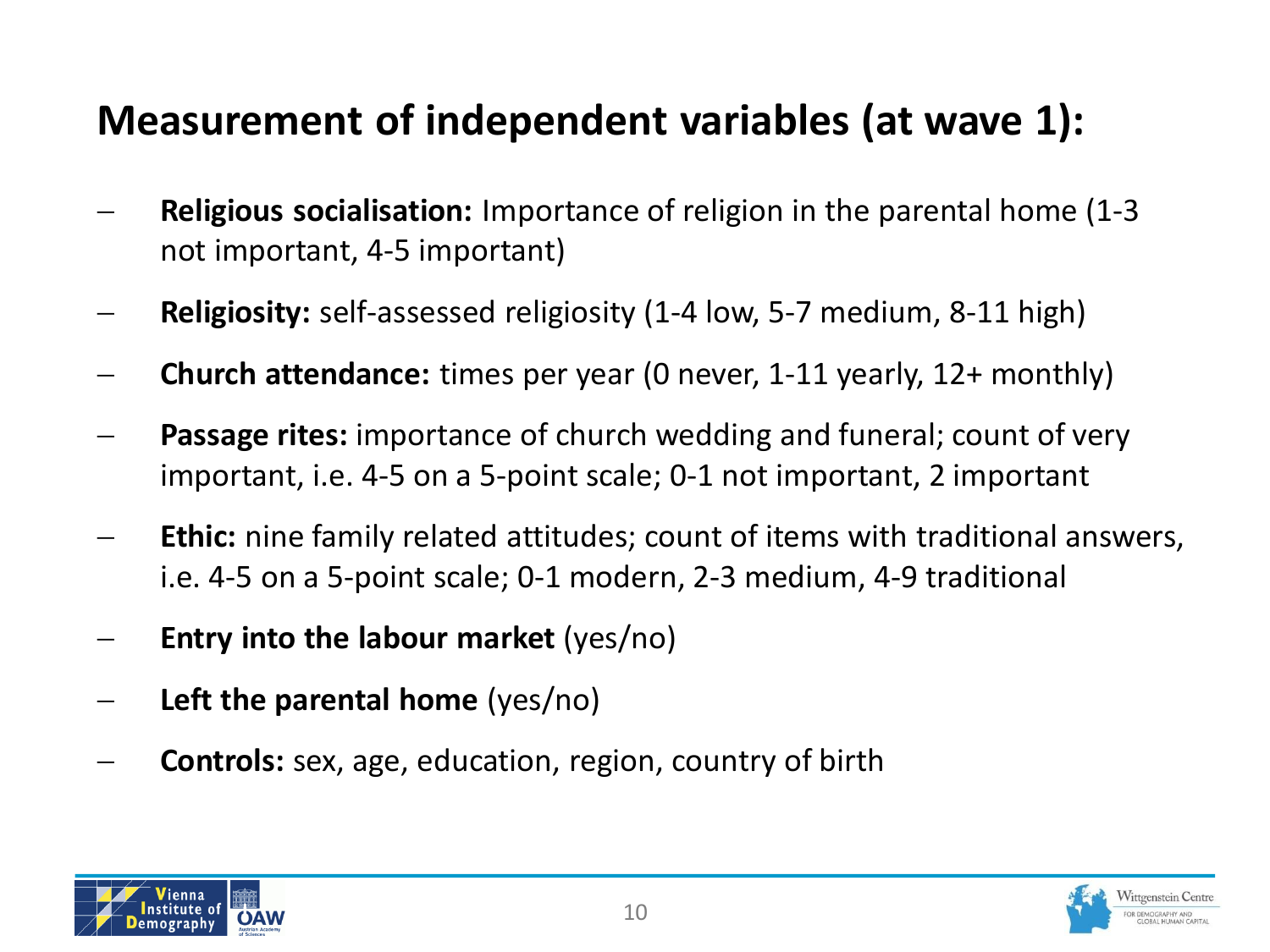#### **First attempt: event history analysis**



**First marriage**







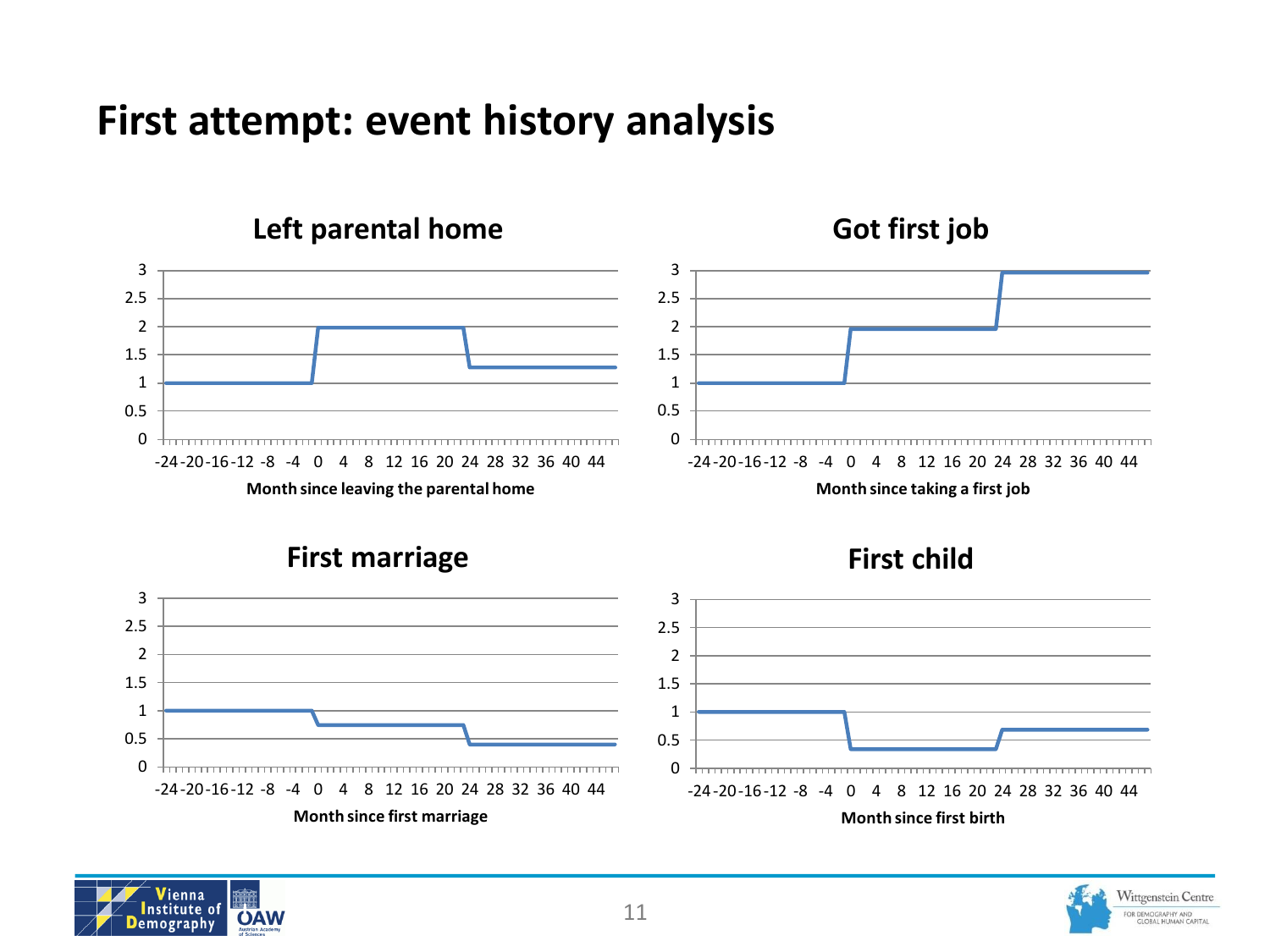## **(5.1) Qualitative results: process of leaving the Catholic church**



- Each aspect can have its own dynamic over the life course
- $-$  , Religiosity" is the key category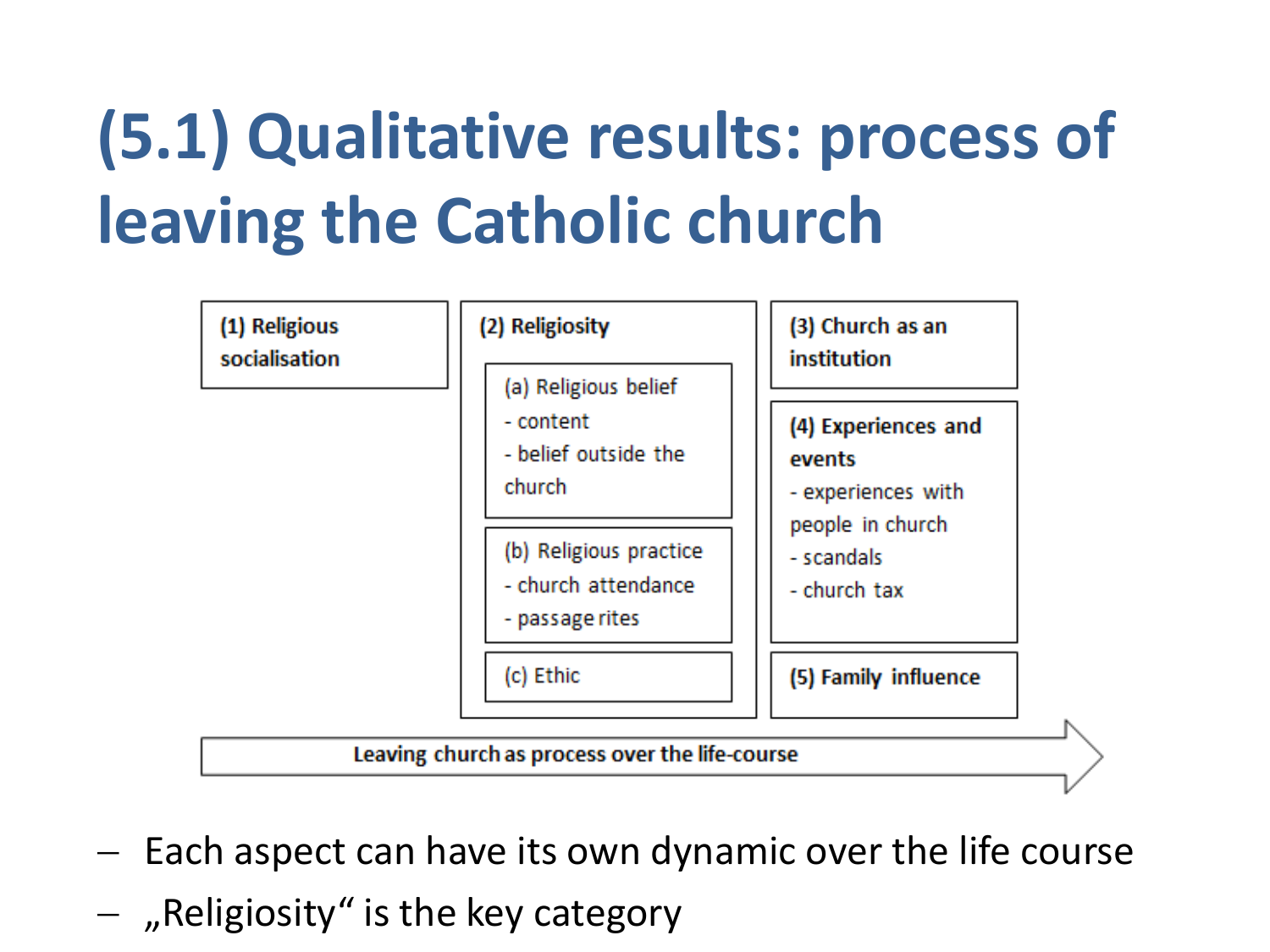### **(1) Religious socialisation**

- Strong, family-based religious socialisation: attended church service on Sundays, prayed in the family, were told religious stories
- Weak, cultural religious socialisation: participated in religious education at school, celebrated Christmas and Easter in church
- Strong religious socialisation  $\rightarrow$  identification with the church, sense of belonging, more religious later in life although not always in a Catholic/Christian sense



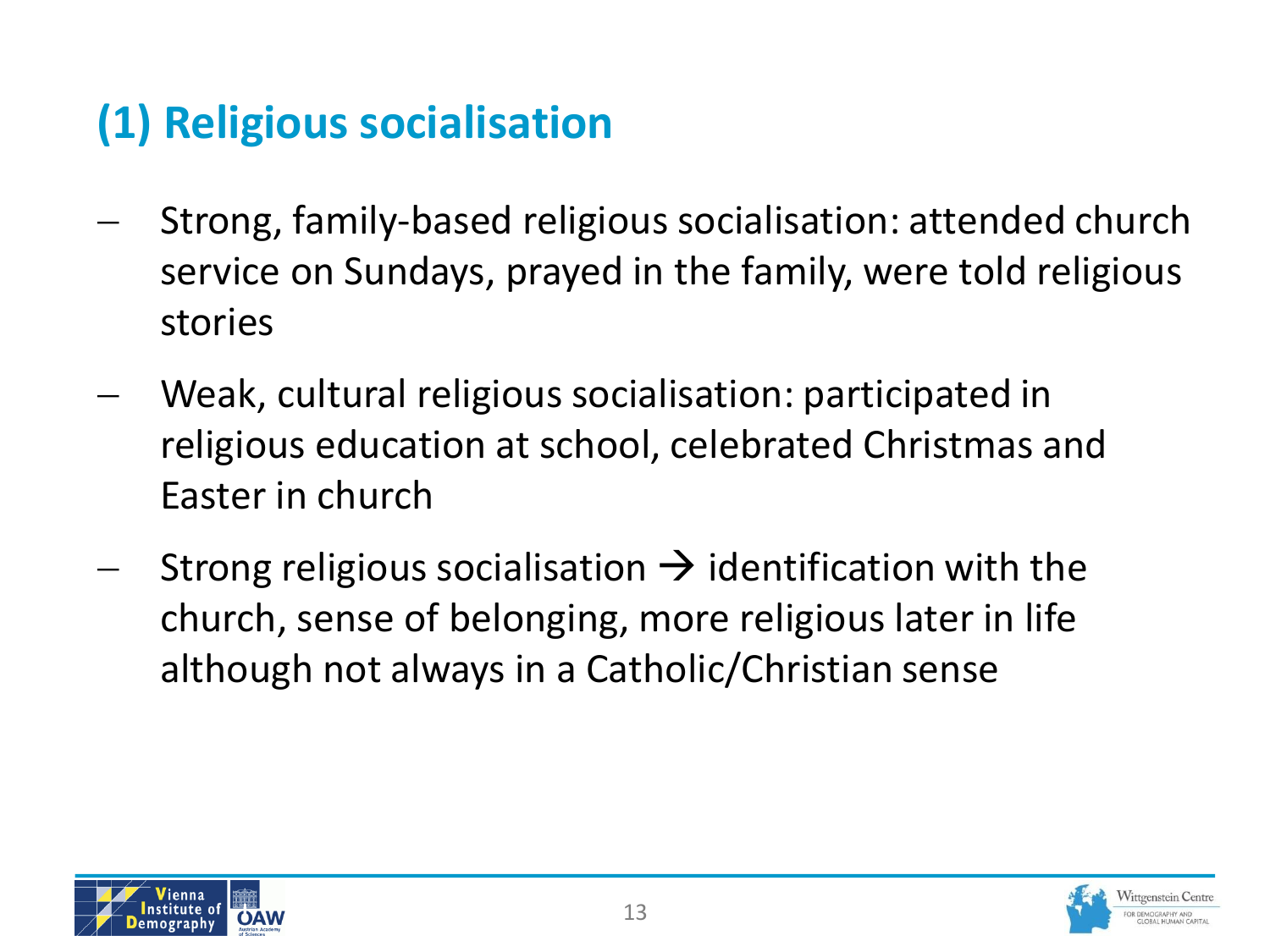### **(2) Religiosity**

#### **(a) Religious belief**

**Content:** questioned beliefs during adolescence (confirmation rite); theological content *"pure nonsense and superstition"*  (male, 63); given as a reason for leaving

**Belief outside the church:** not given as reason for leaving but as justification when left for reasons other than faith



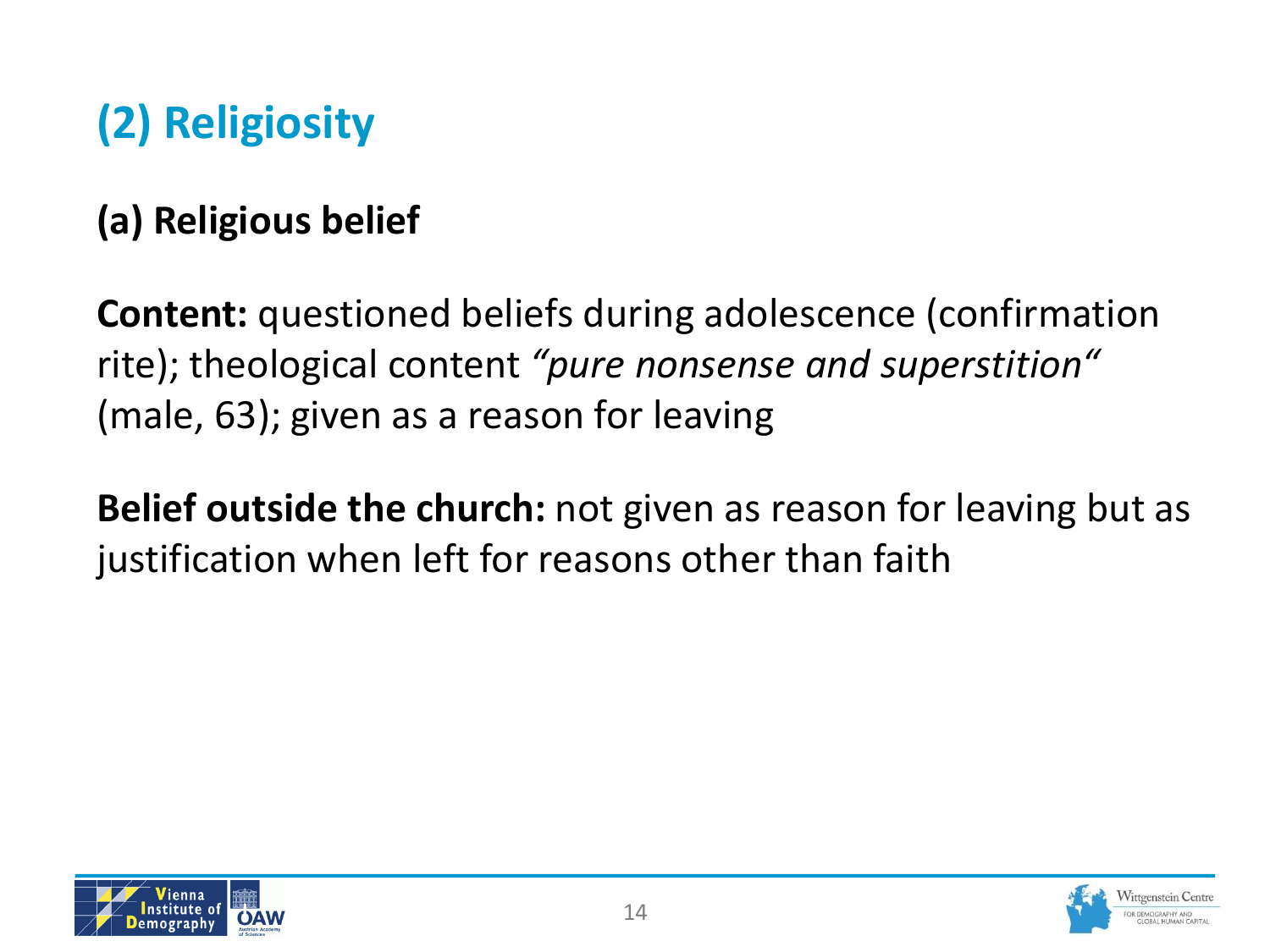#### **(b) Religious practice**

**Church attendance:** few had phases in their lifes where they attended regularly; not an immediate trigger for leaving

**Passage rites:** if respondents did not consider them as important there was less of an obstacle to leave; did not spark reflections on their own position towards Catholic beliefs

#### **(c) Ethic**

Critical of church views on abortion, contraception, homosexual couples, but not often a reason to leave: "*I talked with many people that told me you don't have to take it so seriously ... either I'm in and convinced ... and so I took the decision to leave." (female, 48)*



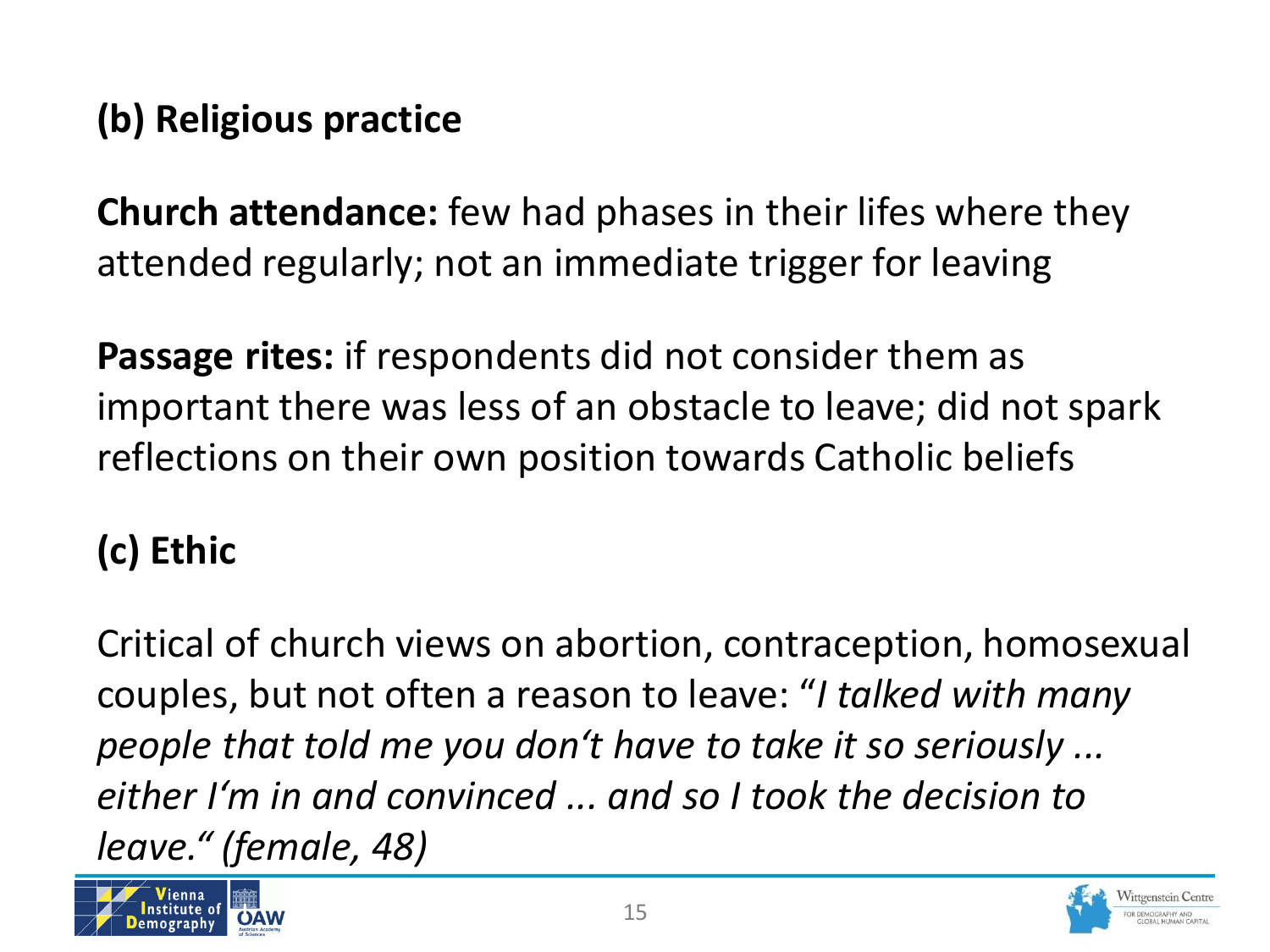### **(3) Church as an institution**

Critical of the priests' obligation to live in celibacy, the role of women and the hierarchical structure of the church; seldom a trigger for leaving



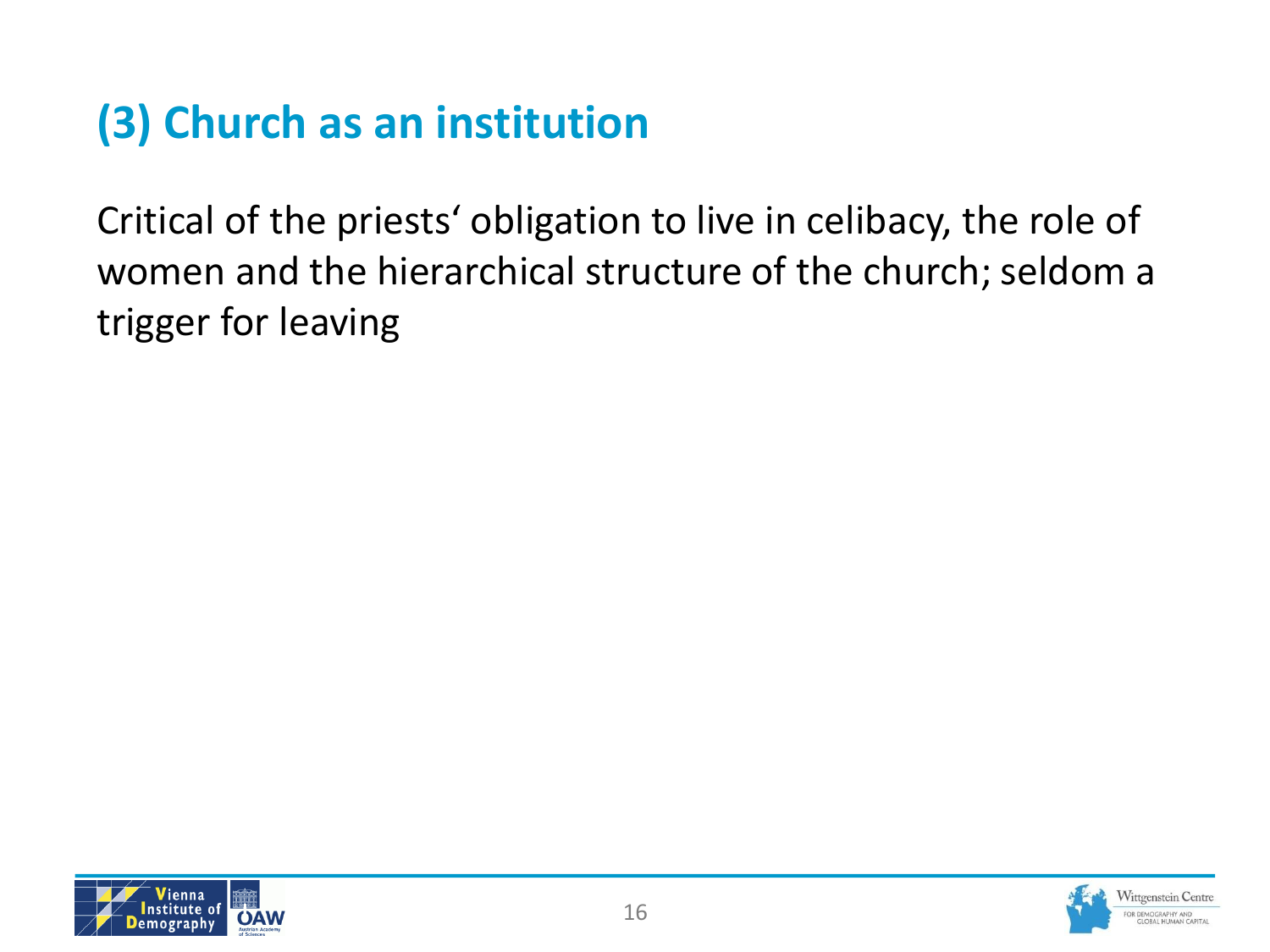### **(4) Experiences and events**

**Experiences with people in church:** contact seldom, children's passage rites (first communion) an occasion for contact; single experiences get very important; *"events that speeded up the whole thing"* (male, 45) or "*another stone in the mosaic"* (male, 54)

**Scandals:** a trigger to leave and a confirmation of a prior decision

**Church tax:** stimulates reflections on why someone is still a member; religious belief?, use of church offers (costbenefit);*"The church tax is paid for the preservation of the churches … I do not use this …I don't necessarily need to be within the church."* (female, 25)



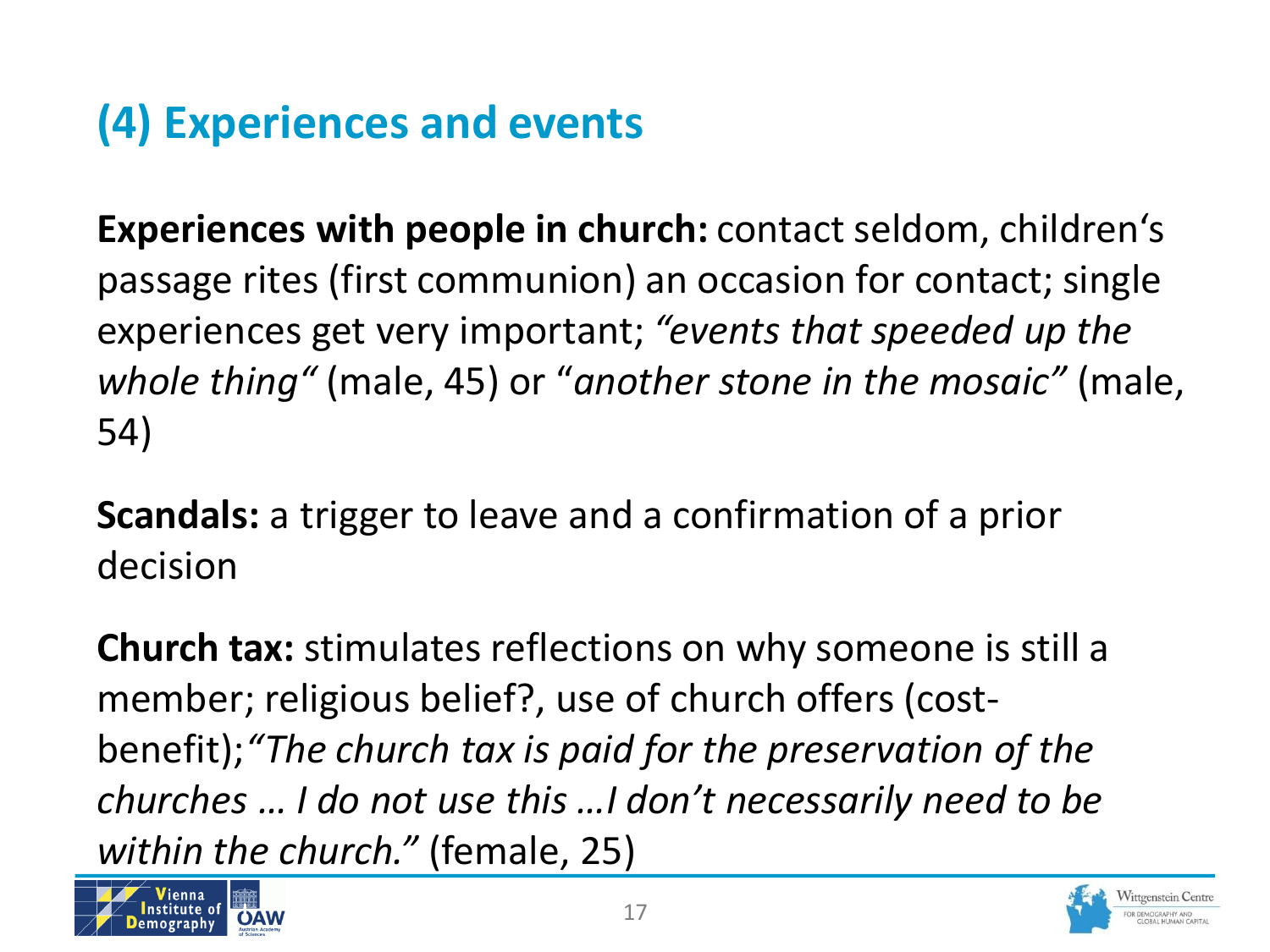### **(5) Family and relatives**

Parents' or grandparents' influence led to a postponement of leaving: *"In deference to my family I did not leave and only a couple of years later … when I registered my principal residence in Vienna, then I left immediately."* (male, 45) Little discussion with parents about this decision; sometimes joint decision with partner



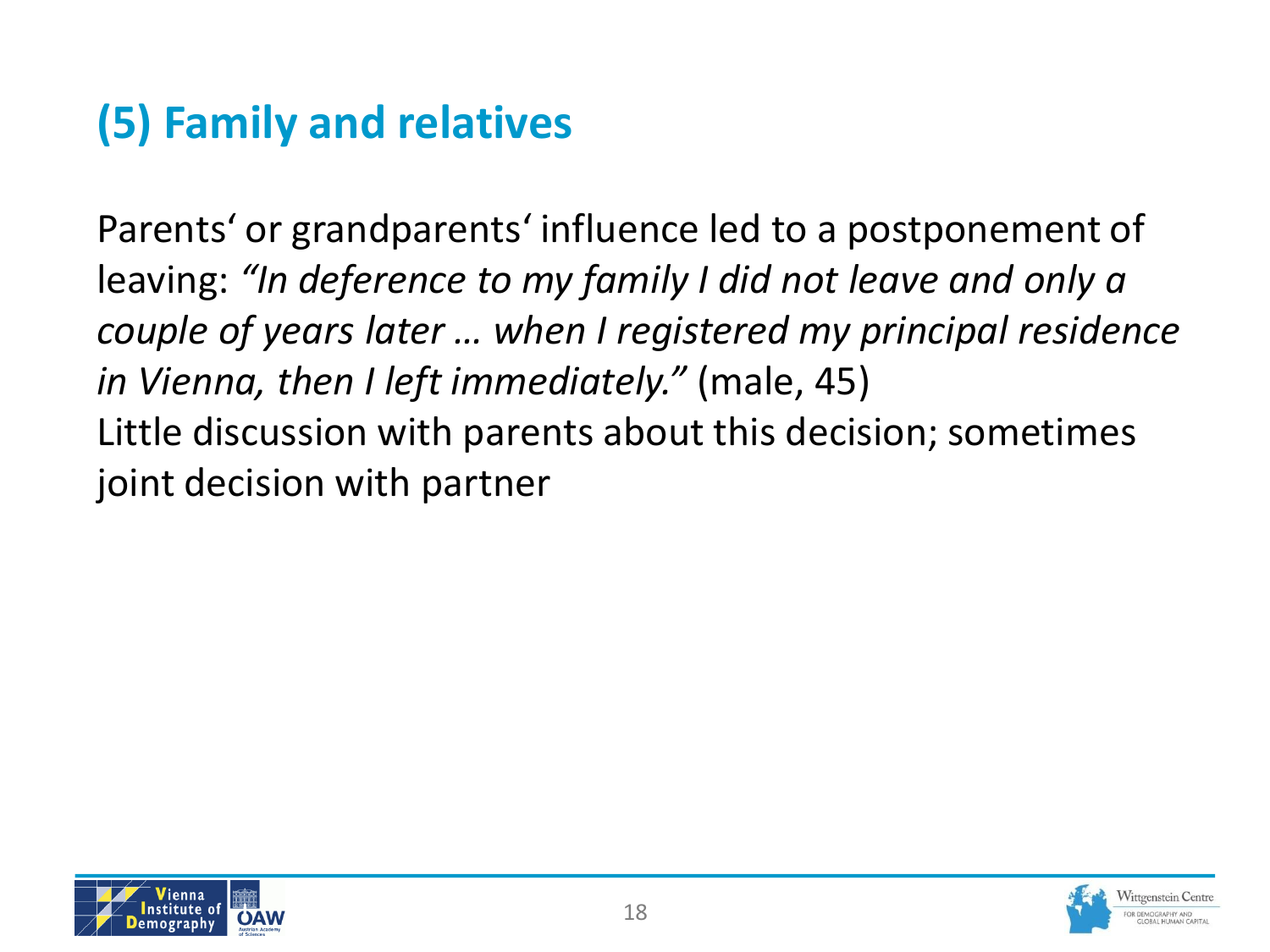# **(5.2) Quantitative results: determinants of leaving the church**



*Source: Austrian Generations and Gender Survey 2012/13 (own computations) Note: Survival curve, based on retrospective information*



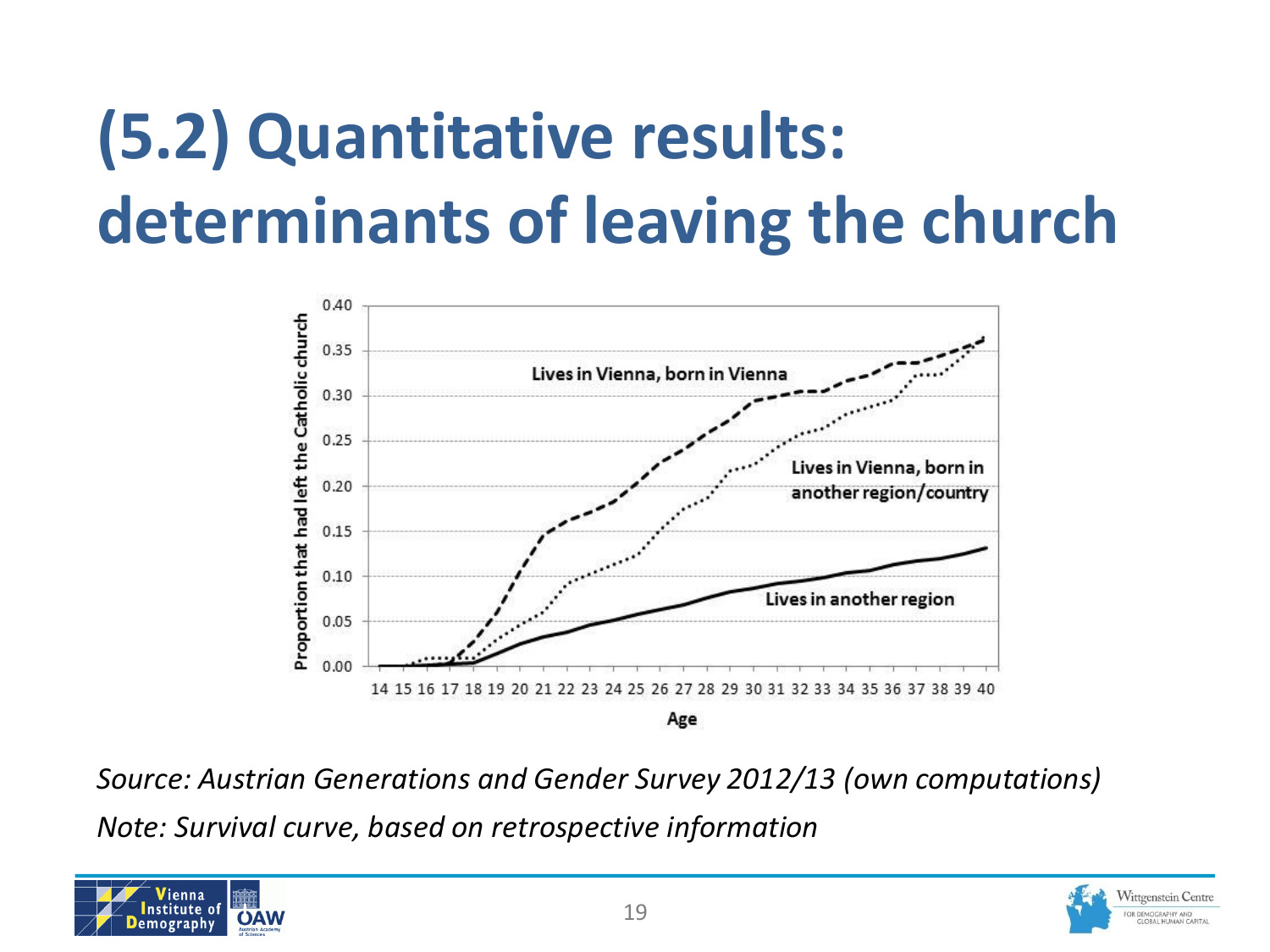#### Predicted probabilities of leaving the church between 2008/09 and 2012/13



*Source: Austrian Generations and Gender Surveys (own computations)*

*Note: Predicted probabilities from a logit model; controlled for sex, age, education, region and country of birth*



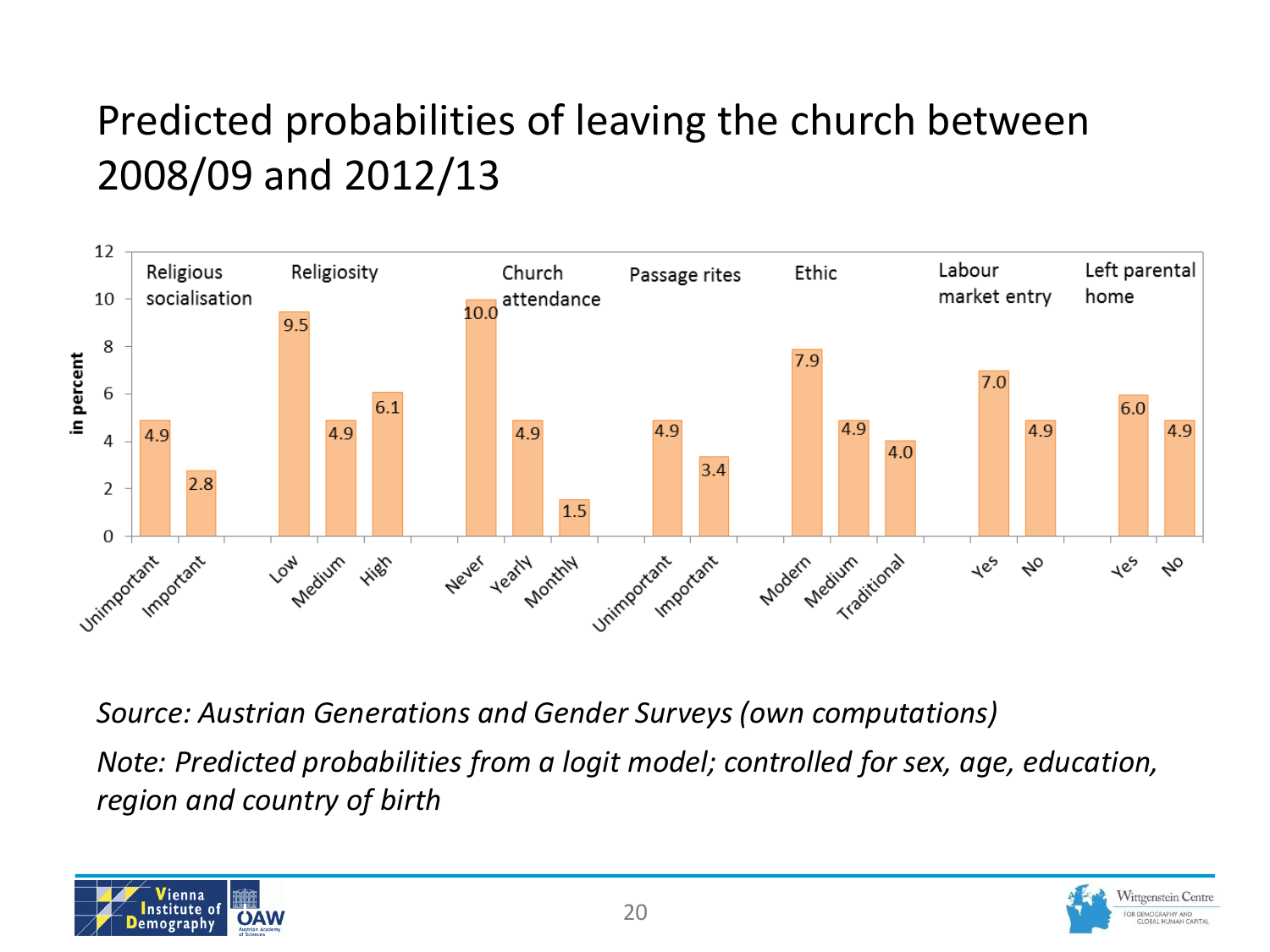# **(6) Summary and conclusion**

- Leaving church needs to be understood as process over the life course, not as a single event
- Marginal members leave the Catholic church (not disappointed core members)
- Already medium religiosity, yearly church attendance and medium agreement with ethic lower the probability of leaving
- Low religiosity is the key reason to leave, other factors are mostly triggers  $\rightarrow$  conversion to Protestantism unlikely



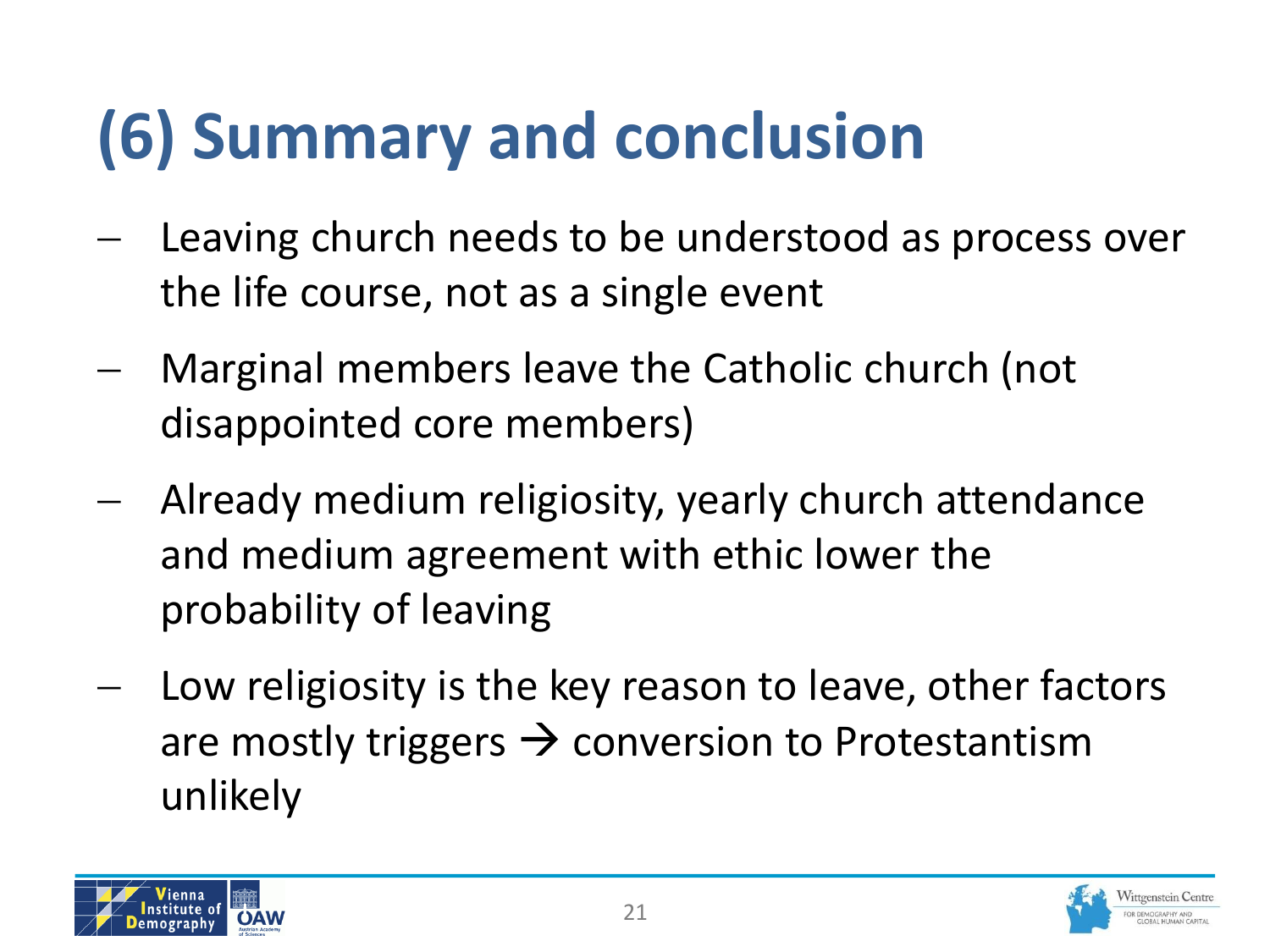- Religious socialisation and importance of passage rites yield independent significant effects
- $-$  Risk of leaving the church is highest in early adult age (particularly in Vienna)



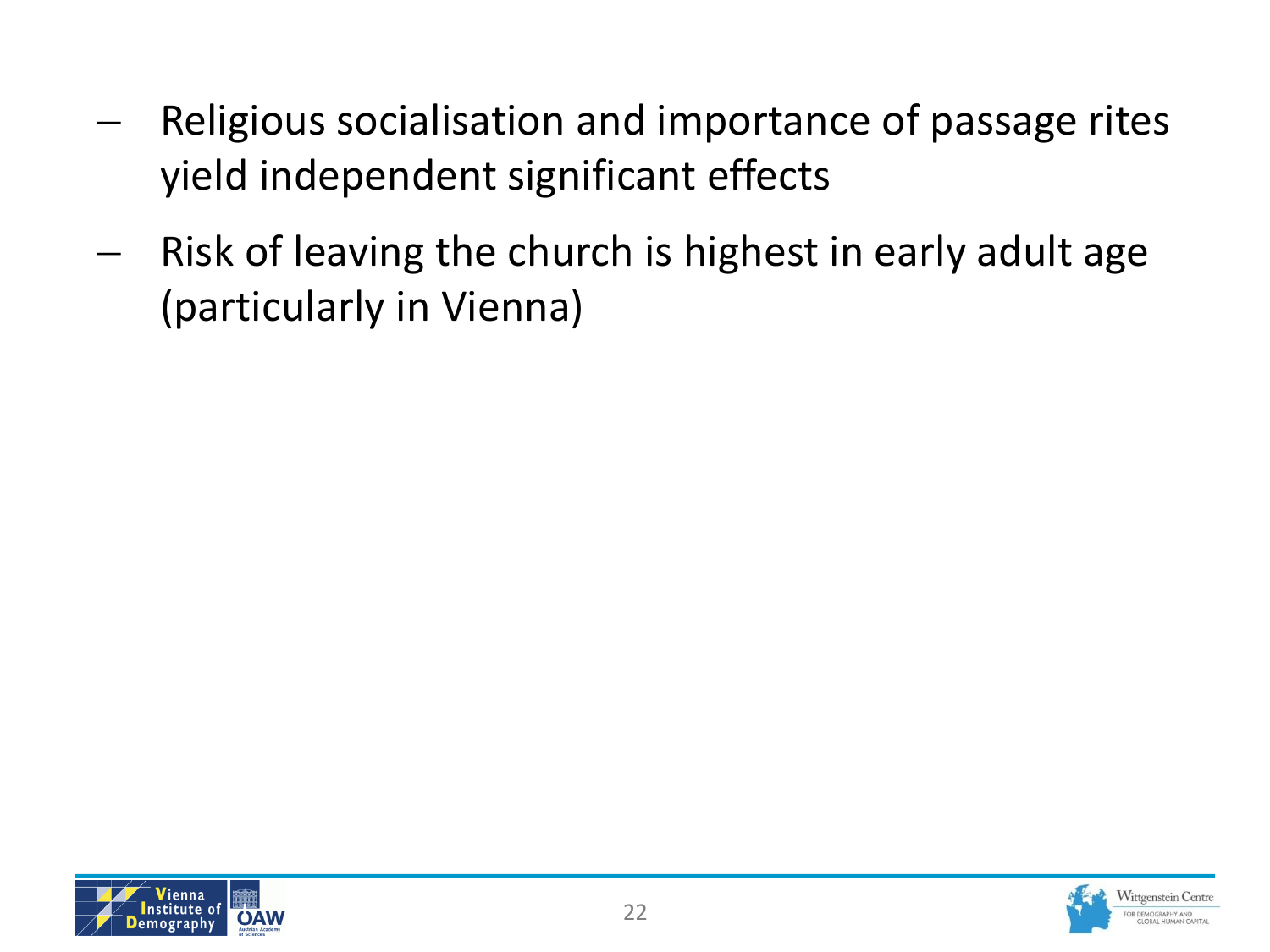### **What could the Catholic church do to keep its members?**

- Concentrate on religious families, not on the return of marginal members
- Organise events (so people "get something for their money") and make passage rites as attractive as possible
- Be aware that marginal members have few contacts with church members, it's very important that these are not negative



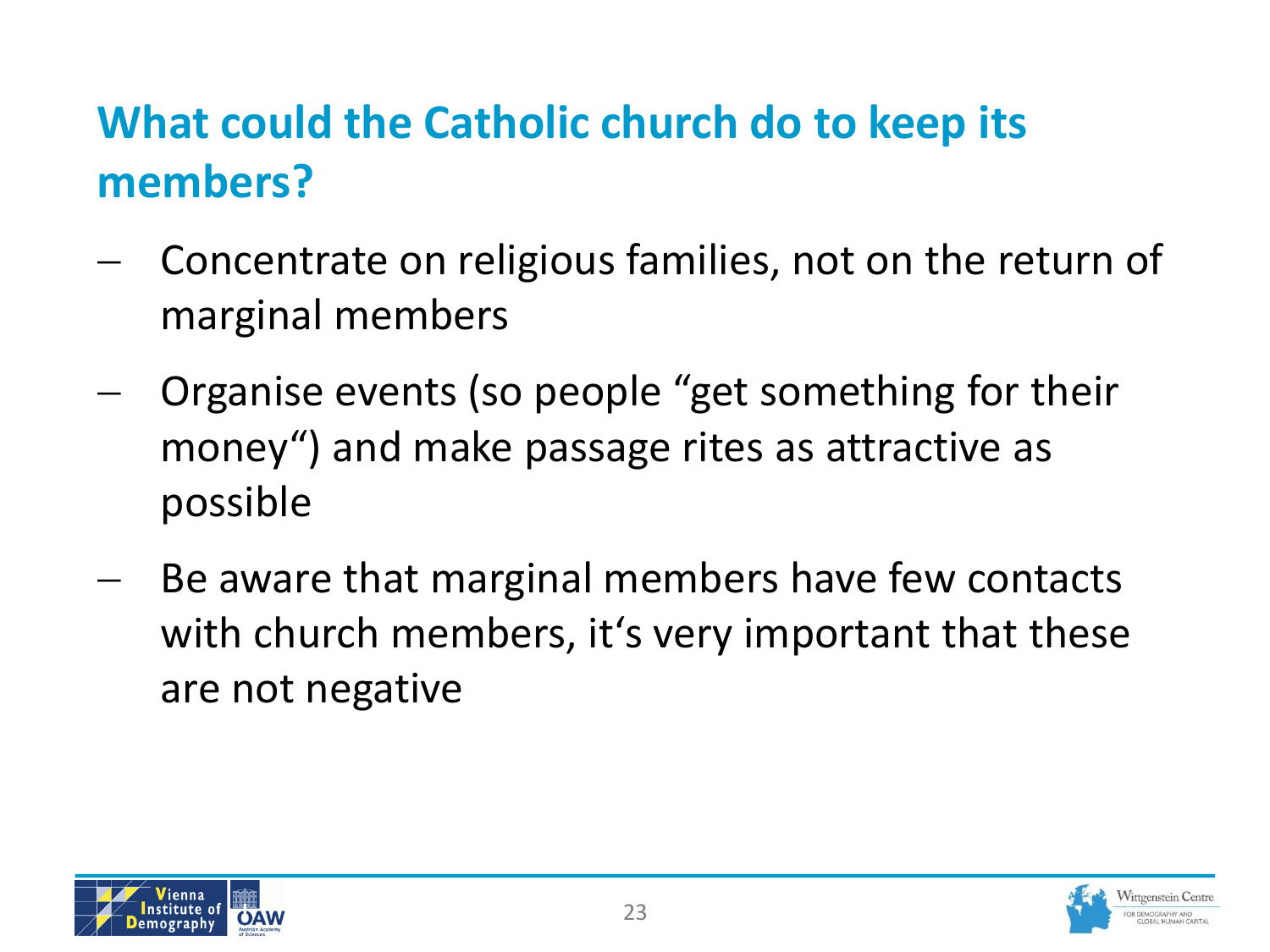#### **Some questions for the discussion**

- Could Vienna be better reflected? Is "Austria" in the title fine?
- Do you have any suggestions for the quantitative model?